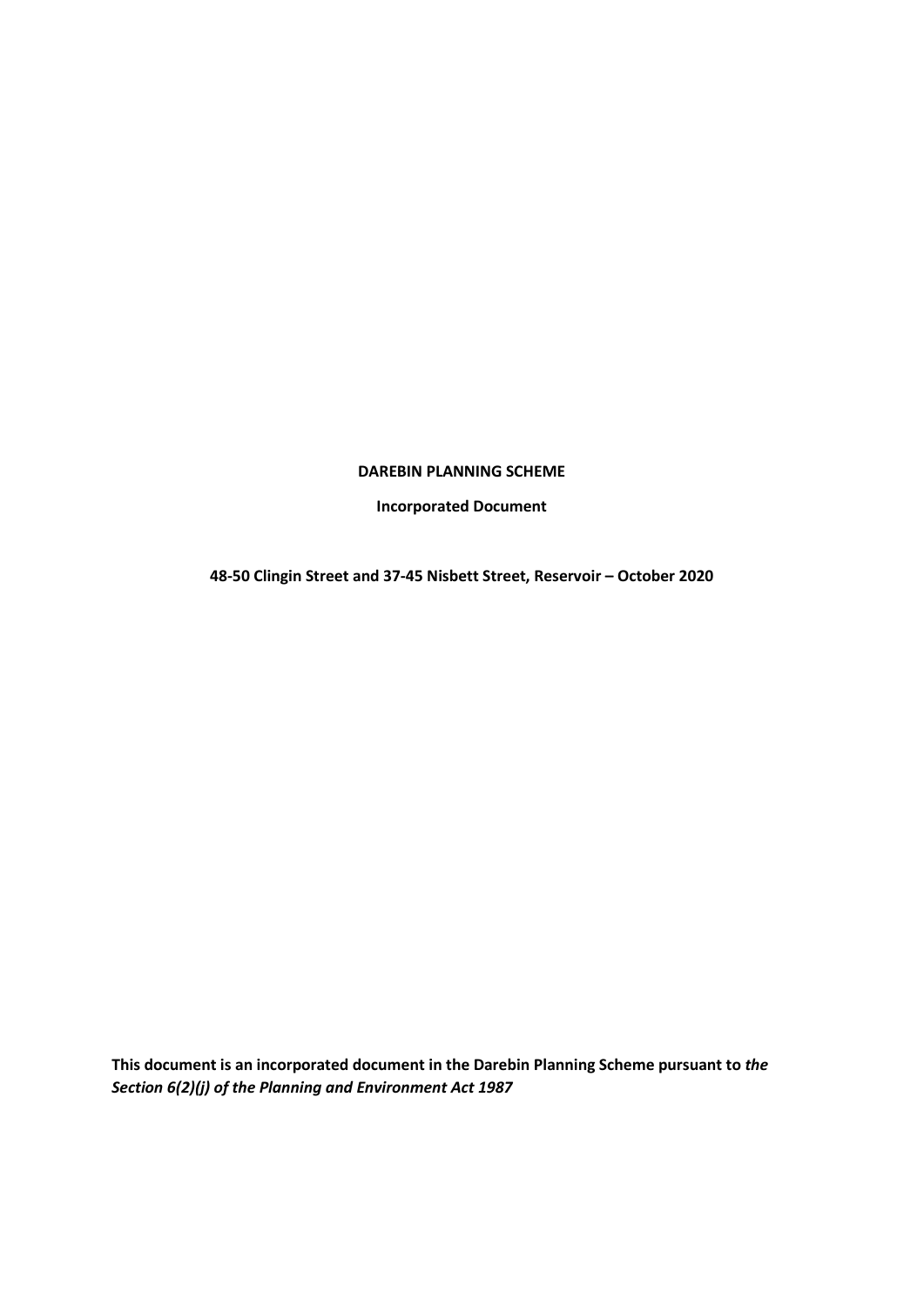## **1.0 INTRODUCTION**

The document is an Incorporated Document in the schedule to Clause 45.12 and the schedule to Clause 72.04 of the Darebin Planning Scheme (planning scheme).

The land identified in Clause 3.0 of this document may be used and developed in accordance with the specific controls and clauses contained in Clause 6.0 of this document.

The controls in this document prevails over any contrary or inconsistent provision in the planning scheme.

# **2.0 PURPOSE**

The purpose of this incorporated document is to permit and facilitate the use and development of the land described in Clause 3.0 for building and works comprising a three (3) storey residential building containing 37 public housing dwellings across 37-45 Nisbett Street, Reservoir and a four (4) storey residential building containing 20 public housing dwellings across 48-50 Clingin Street, Reservoir, including a reduction to the car parking requirements, generally in accordance with the plans approved under Clause 5.0 of this incorporated document.

# **3.0 ADDRESS OF THE LAND**

This document applies to the land at 48-50 Clingin Street and 37-45 Nisbett Street, Reservoir (Lots 70, 71, 72, 73, 74, 102 and 103 LP59107) (the seven properties are in the process of being consolidated) that is affected by the SCOX and as identified in Figure 1 below.



*Figure 1: Land subject to this incorporated document highlighted in red* 

# **4.0 EXEMPTION FROM PLANNING SCHEME REQUIREMENTS**

Despite any provision to the contrary or any inconsistent provision in the planning scheme, no planning permit is required for, and no planning provision in the planning scheme operates to prohibit, restrict or regulate the use and development of the land for the purposes of the development permitted by this document.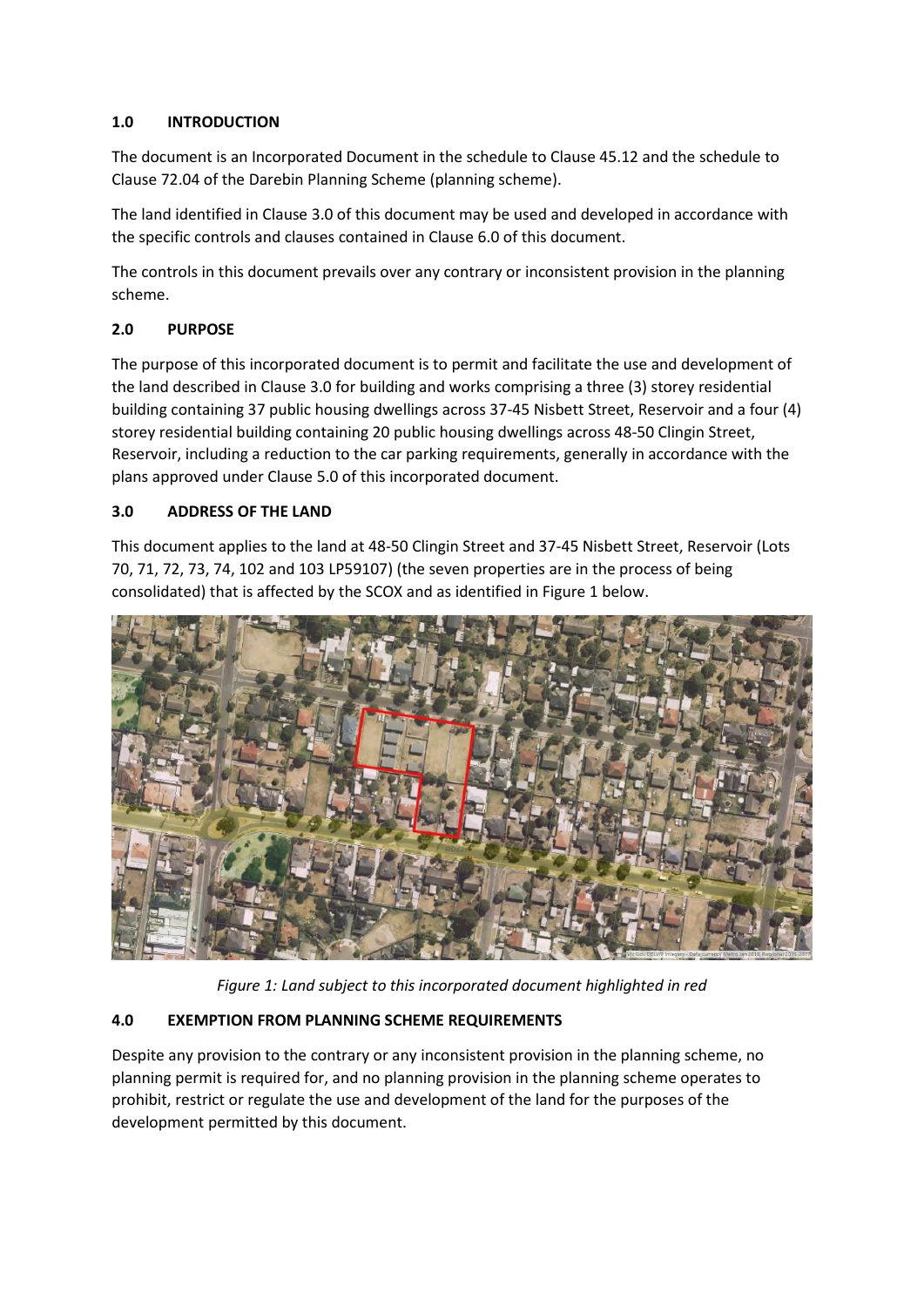### **5.0 THIS DOCUMENT ALLOWS**

The Incorporated Document allows the development of a three (3) storey residential building containing 37 public housing dwellings at 37-45 Nisbett Street, Reservoir and a four (4) storey residential building containing 20 public housing dwellings at 48-50 Clingin Street, Reservoir, including a reduction to the car parking requirements, generally in accordance with the following plans dated 15 June 2020, Drawn by Point Architects and received by Council on the 23 June 2020 but modified to include changes required by the clauses of this Incorporated Document at Clause 6.0 of this document:

CS000 Cover Street + Street Perspective SA001 Site Analysis SA002 Design Response SA003 Staging Plan SA004 Tree Analysis TP000 Development Summary 1 TP000A Development Summary 2 TP001 Proposed Basement Floor Plan TP002 Proposed Ground Floor Plan TP003 Proposed Level 1 Floor Plan TP004 Proposed Level 2 Floor Plan TP005 Proposed Roof Plan TP100 Development Summary 1 TP101 Proposed Ground Floor Plan TP102 Proposed Level 1 Floor Plan TP103 Proposed Level 2 Floor Plan TP104 Proposed Level 3 Floor Plan TP105 Proposed Level 4 Floor Plan TP106 Proposed Roof Plan TP200 Proposed Elevations Sheet 1 TP201 Proposed Elevations Sheet 2 TP202 Proposed Elevations Sheet 3 TP203 Proposed Elevations Sheet 4 TP204 Street Elevations TP300 Proposed Sections Sheet 1 TP301 Proposed Sections Sheet 2 TP400 Shadow Diagram @ 9am TP401 Shadow Diagram @ 10am TP402 Shadow Diagram @ 11am TP403 Shadow Diagram @ 12pm TP404 Shadow Diagram @ 1pm TP405 Shadow Diagram @ 2pm TP406 Shadow Diagram @ 3pm

and including any amendment of the plans that may be approved from time to time under the clauses of this document. Once approved, these plans will be the Incorporated Plans.

### **6.0 THE FOLLOWING CONDITIONS APPLY TO THIS DOCUMENT:**

6.1 Before the development starts, amended plans to the satisfaction of the Responsible Authority must be submitted to, and approved by, the Responsible Authority. The plans must be drawn to scale with dimensions and must be generally in accordance with the plans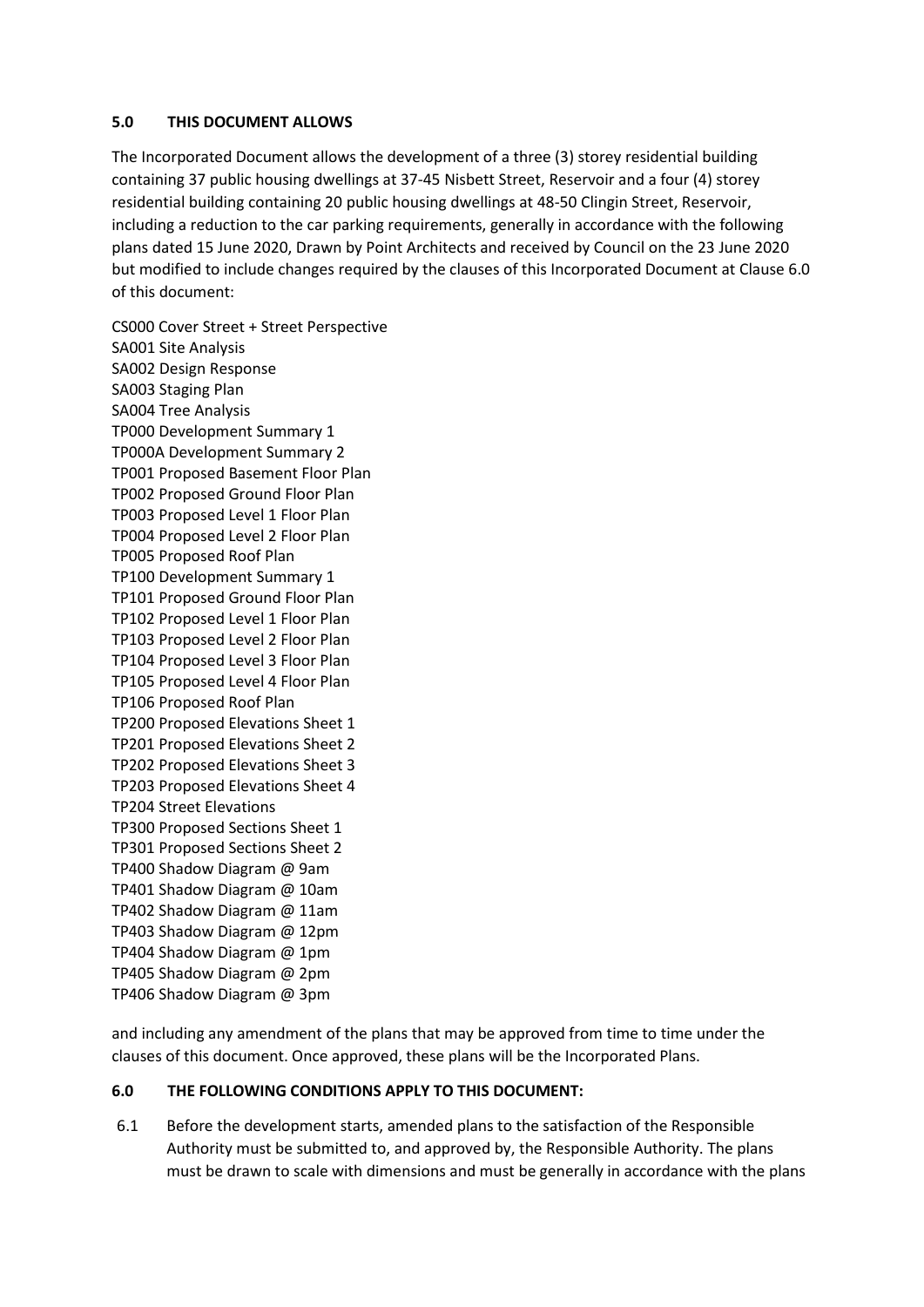(identified as Sheet SA003-B, TP000-A, TP001-B, TP002-B, TP003-B, TP004-B, TP005-B, TP100-B, TP101-B, TP102-B, TP103-B, TP104-B, TP105-B, TP106-B, TP200-B, TP201-B, TP202- B, TP203-B, TP302-A, Job No. 982, dated 15 June 2020, Drawn by Point Architects and received by Council on the 23 June 2020 but modified to show:

### **Nisbett Street building**

- a) Floor layouts to apartments G01 and G07 re-designed so that the front entry door and part or all the living zone fronts Nisbett Street. An associated pedestrian path should extend from the entry door to Nisbett Street.
- b) A high front fence from the site's western property boundary extending to the western wall of apartment G.01. The fence is to be set back at least 8000mm from Nisbett Street.
- c) A high front fence from the western point of the vehicular access extending to the eastern wall of apartment G.07. The fence is to be set back at least 8000mm from Nisbett Street.
- d) Simplified articulation of the building's external surfaces at ground and first floor i.e. prefinished panel light grey (PFI) and brick (BR1) should be used instead of several prefinished panel surfaces and brick.
- e) The setback to Nisbett Street designed to preserve privacy to ground floor spaces whilst maintaining physical contact to the street with:
	- i. Pedestrian bollard lighting and mailboxes proximate to gate entries within the low front fence.
	- ii. Appropriate levels of small to medium sized canopy trees in accordance with Standard B38 of Clause 55.07-4.
- f) The open space abutting the site's southern property boundary (3300mm wide) and incorporating the easement between the private open space of apartment G.14 and the pedestrian path to the communal open space is to be nominated as communal open space and landscaped with a mixture of ground covers, shrubs and trees.
- g) The clear glass balustrade to balconies on level 2 facing Nisbett Street changed to obscure glass or opaque material.
- h) Fixed external sun shading devices to all the north facing habitable room windows on the second level of the Nisbett Street building where they are not located directly under an eave or overhang. Where sun shading devices are used a dimensioned section diagram or photograph must be provided.

### **Clingin Street building**

- i) The window operation of the west facing living and kitchen windows to apartment 1.01.
- j) The window operation of the west facing living and kitchen windows to apartment 2.01.
- k) Window operation of the west facing bathroom and bedroom windows to apartment 2.05.
- l) A sliding window operation to the west facing bedroom windows to apartment 2.06.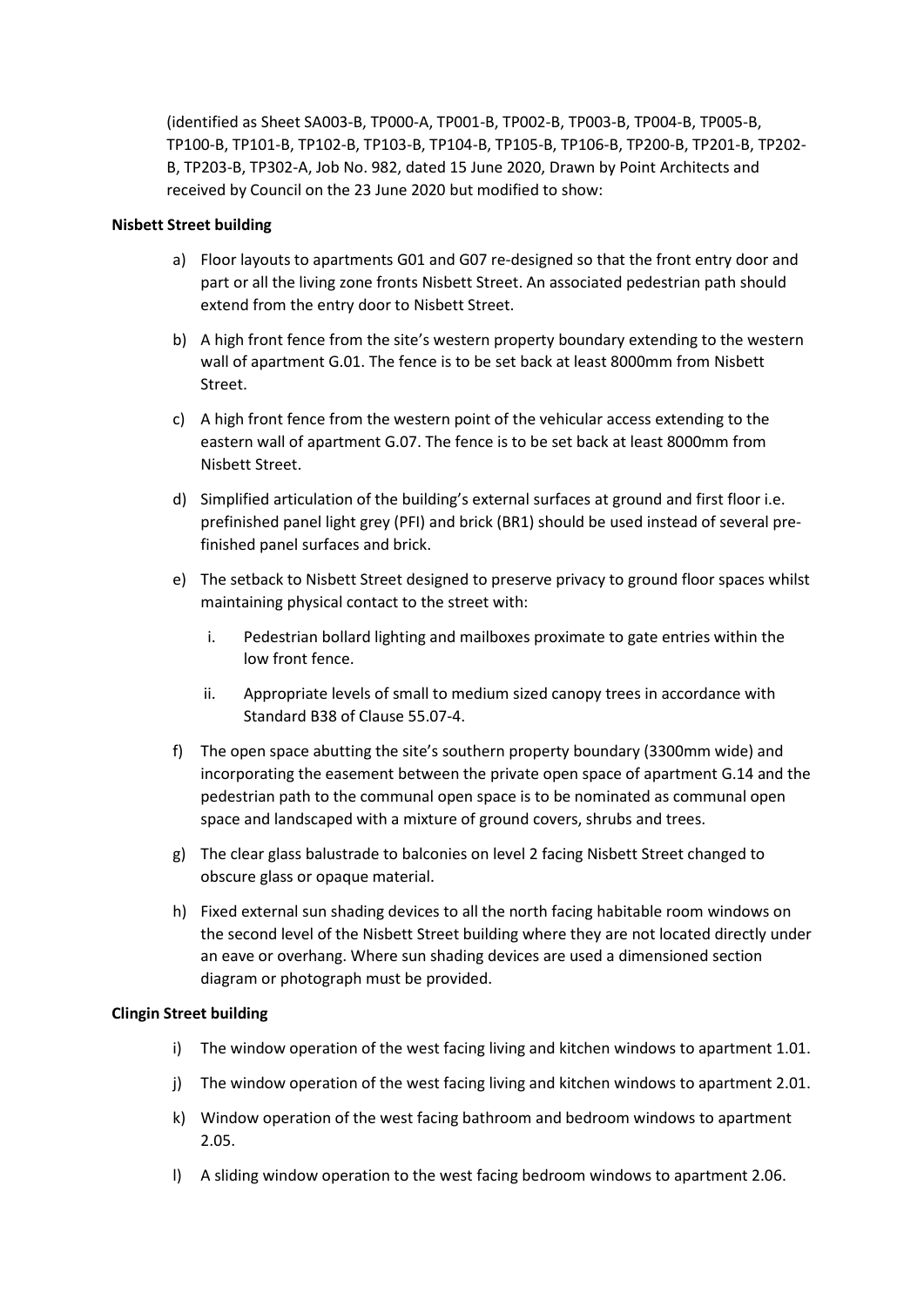- m) The window operation of the west facing living and kitchen windows to apartment 3.01.
- n) Window operation of the west facing bathroom and bedroom windows to apartment 3.05.
- o) A sliding window operation to the west facing bedroom windows to apartment 3.06.
- p) The balconies to apartments 2.05, 2.06, 3.05 and 3.06 be provided with screening to meet the requirements of Standard B22 of Clause 55.04-6.
- q) Fixed external louvres to habitable room windows in the eastern and western wall of the building to allow natural light into rooms, long distant views and prevent downward views into adjoining neighbouring properties in accordance with Standard B22 of Clause 55.04-6
- r) Arbor to main pedestrian entry extending from Clingin Street to the architectural shrouds.
- s) The open space abutting the site's northern property boundary (1830mm wide easement) is to be nominated as communal open space and landscaped with ground covers and shrubs.
- t) The setback to Clingin Street designed to preserve privacy to ground floor spaces whilst maintaining physical contact to the street with:
	- i. Pedestrian bollard lighting and mailboxes proximate to gate entries within the low front fence.
- ii. Appropriate levels of small to medium sized canopy trees in accordance with Standard B38 of Clause 55.07-4.
- u) The vehicular access passing area width extended (adjacent to apartment G.03) without impacting the building envelope.
- v) Consistency between the development floor plans and the landscape plans.
- w) Communal open space area enlarged by consolidating part of the 1830mm wide easement on the Clingin Street development site (extending from the pedestrian link to the west to the site's eastern property boundary). The communal space is to be landscaped with a variety of planting including ground covers and canopy trees.
- x) A notation that no buildings or structures are permitted over the easements on the site and that all works close to the easement must consider the appropriate angle of repose to any existing Council drainage assets.
- y) Any changes required as a result of the approved Landscape Plan required by Clause 6.3 of this Incorporated Document.
- z) Any notations detailing Tree Protection Zone(s), associated tree protection fencing and tree protection measures in accordance with the requirements of Clause 6.7 and 6.8 of this Incorporated Document.
- aa) A comprehensive schedule of construction materials, external finishes and colours (including colour samples) and material boards of the proposed materials. The term "or similar" is to be removed from the material schedule key.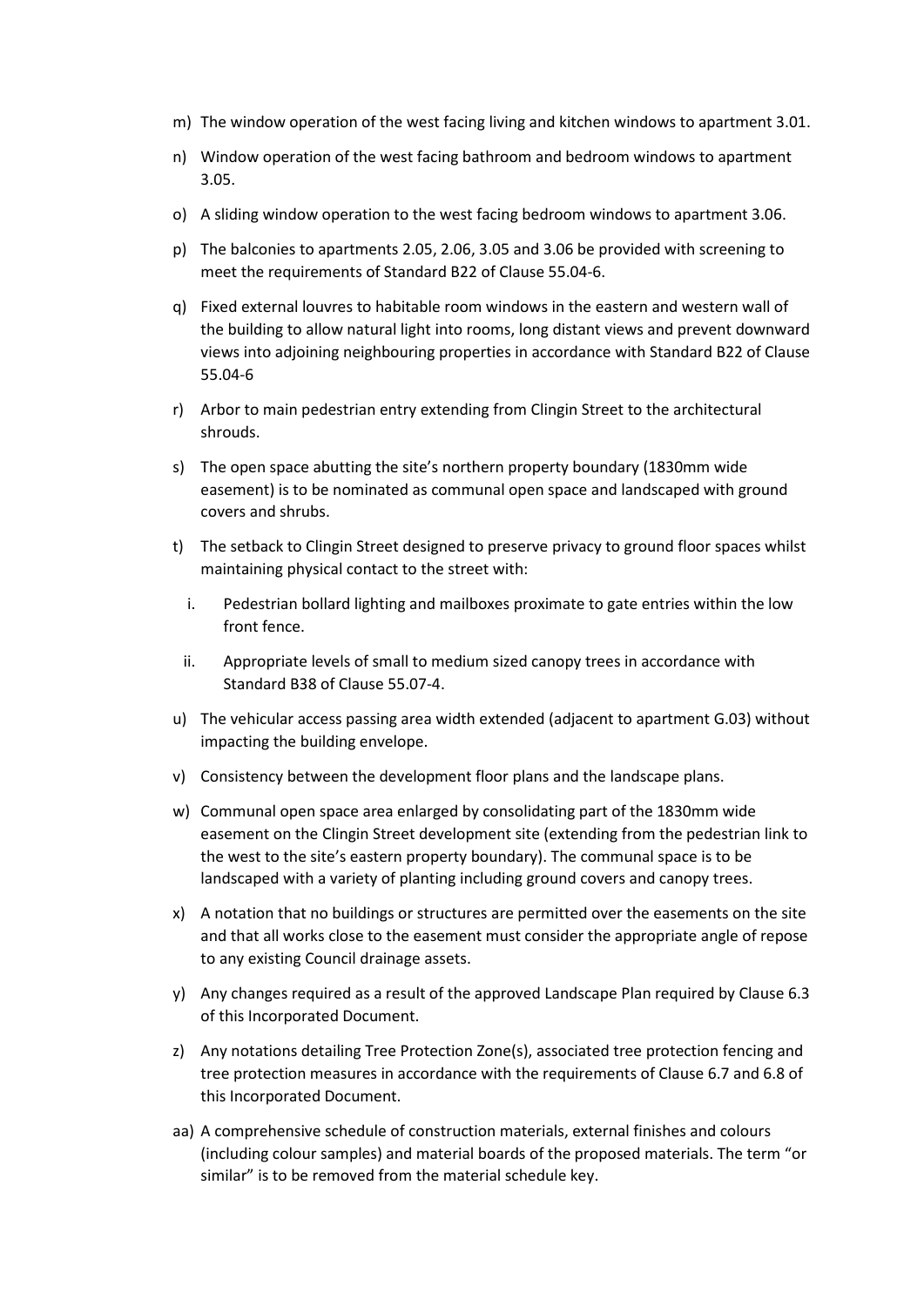- bb) Coloured elevations and 3D renders accurately representing the proposed materials, colours and finishes in accordance with the approved schedule of construction materials.
- cc) A notation confirming that where within the site, the splays must be at least 50% clear of any visual obstructions (structures, vegetation and the like). The splays may include an adjacent entry or exit lane where more than one lane is provided, or adjacent landscaped areas, provided the landscaping in those areas is less than 900mm in height.
- dd) The location of all plant and equipment (including air-conditioners, condenser units, rainwater tanks, solar panels, hot water units and the like). These are to be:
	- i. co-located where possible;
	- ii. located or screened to be minimally visible from the public realm;
	- iii. air conditioners located as far as practicable from neighbouring bedroom windows or acoustically screened; and
	- iv. integrated into the design of the building.
- ee) A bin exhaust duct in the waste room of both buildings. The bin exhaust duct is to extend from the waste room to the roof and located as far as practicable from the eastern and western side property boundaries.
- ff) Any modifications required as a result of the approved Sustainability Management Plan required by Clause 6.9 of this Incorporated Document.
- gg) The provision of a Stormwater Management System Plan, including a Water Sensitive Urban Design Plan, in accordance with Standard W1 of Clause 53.18-4 of the Darebin Planning Scheme. Refer to Clause 6.11 of this Incorporated Document.
- hh) The provision of a Site Management Plan in accordance with Standard W3 of Clause 53.18-6 of the Darebin Planning Scheme. Refer to Clause 6.12 of this Incorporated Document.
- ii) Any modifications required as a result of the approved Waste Management Plan (WMP) required by Clause 6.13 of this Incorporated Document.
- jj) A single communal antenna for the Nisbett Street building and a single communal antenna for the Clingin Street building in accordance with Clause 6.24 of this Incorporated Document. The location of the antenna must be shown on the roof plan and elevations. The height of the antenna must be nominated.
- kk) An Acoustic Assessment report for the buildings in accordance with Clause 6.26 of this Incorporated Document.

When approved, the plans will be the Incorporated Plans and form part of this Incorporated Document.

- 6.2 The development as shown on the Incorporated Plans must not be altered without the prior written consent of the Responsible Authority.
- 6.3 Before buildings and works start, a detailed Landscape Plan to the satisfaction of the Responsible Authority must be submitted to and approved by the Responsible Authority.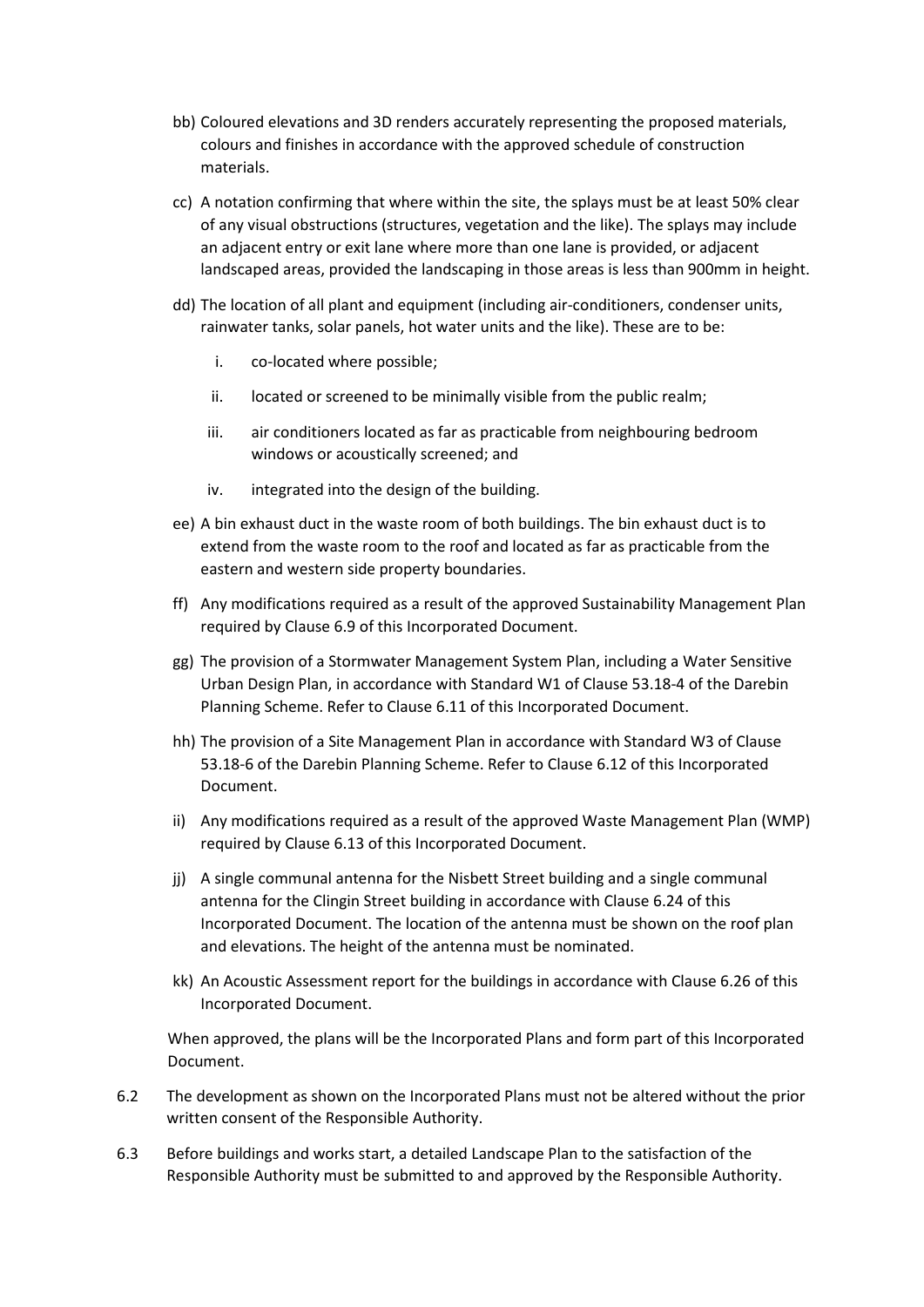When the Landscape Plan is approved, it will form part of the Incorporated Plans. The Landscape Plan must be generally in accordance with the Landscape Plan 1, 2 and 3, drawn by Keystone Alliance, dated 15 June 2020, Job No. L7691 and received by Council on the 23 June 2020, but modified to show:

- a) Any modifications as detailed under Clause 6.1 of this Incorporated Document.
- b) All retaining walls as shown on the development plans.
- c) Tree protection measures in accordance with Clauses 6.7 and 6.8 of this Incorporated Document.
- d) Any modifications relating to landscaping as a result of the Sustainability Management Plan under Clause 6.9 of this Incorporated Document.
- e) Any modifications relating to landscaping as a result of the water sensitive urban design (WSUD) stormwater treatment measures required as part of the Storm Water Management System Report under Clause 6.11 this Incorporated Document.
- f) Details of all existing trees to be retained and all existing trees to be removed, including overhanging trees on adjoining properties and street trees within the nature strip. The genus, species, height and spread of all trees must be specified. All existing trees to be retained must be protected in accordance with Australian Standards.
- g) A planting schedule of proposed vegetation detailing the botanical name, common name, size at maturity, pot size and quantities of all plants.
- h) A diversity of plant species and forms.
- i) Annotated graphic construction details showing all landscape applications and structures including tree and shrub planting, retaining walls, raised planter bed and decking.
- j) Type and details of all surfaces including lawns, mulched garden beds and permeable and/or hard paving (such as pavers, brick, gravel, asphalt and concrete) demonstrating a minimum site permeability of a percentage of the general residential zone to Nisbett Street and the residential growth zone pertaining to Clingin Street. Percentage cover of permeable surfaces must be stated on the plan. Where paving is specified, material types and construction methods (including cross sections where appropriate) must be provided.
- k) Hard paved surfaces at all entry points to dwellings.
- l) The location of all plant and equipment as shown (including air conditioners, letter boxes, garbage bins, lighting, clotheslines, water tanks, storage, bike racks and the like).
- m) Type and details of edge treatment between all changes in surface (e.g. grass (lawn), gravel, paving and garden beds).
- n) An outline of the approved building/s including any basement, the location of entry doors, windows, gates and fences.
- o) The location of both existing and proposed overhead and underground services. Conflicts of such services with the existing and proposed planting must be avoided.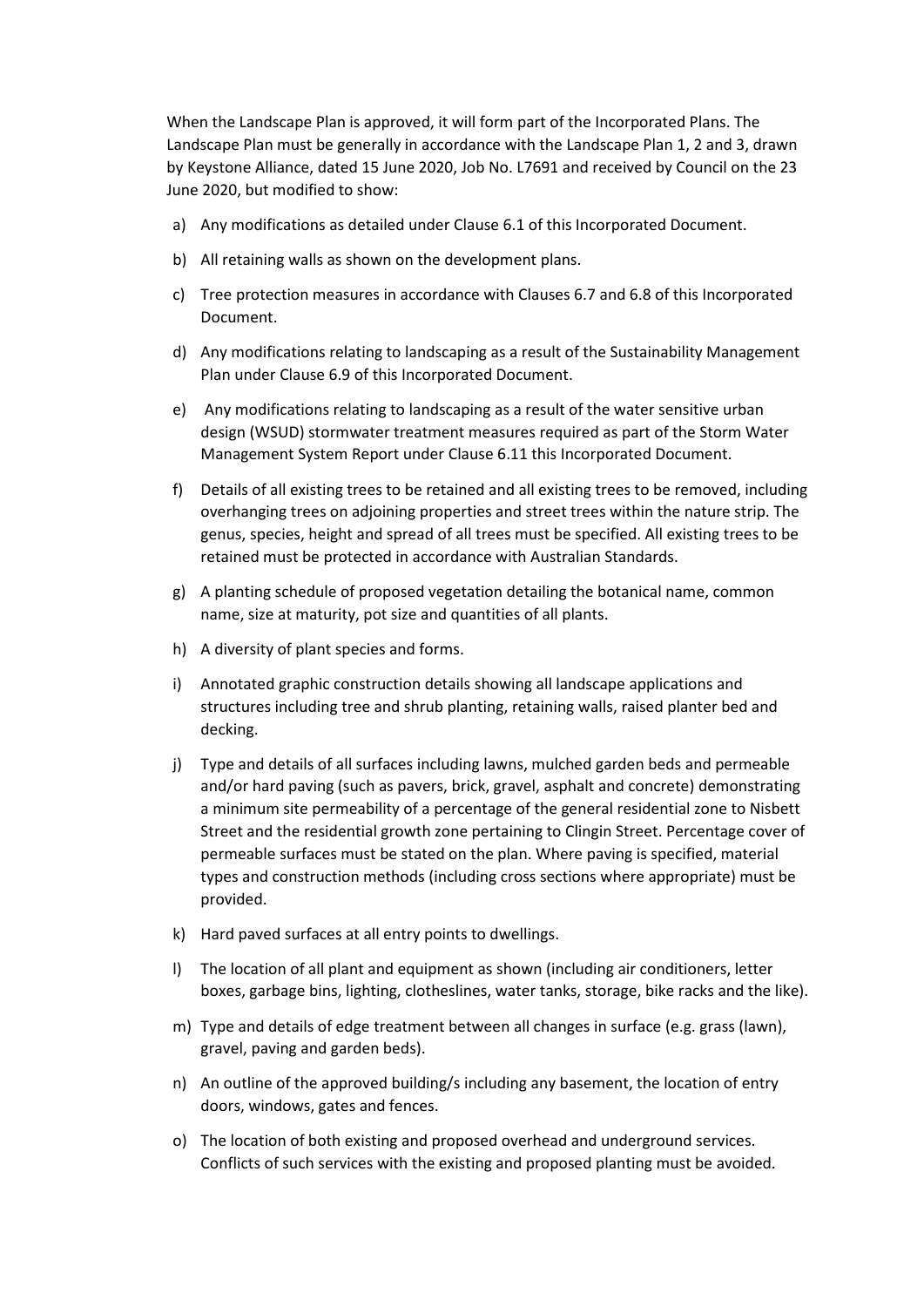- p) Clear graphics identifying trees (deciduous and evergreen), shrubs, grasses/sedges, groundcovers and climbers.
- q) Scale, north point and appropriate legend.
- r) Landscape specification notes including general establishment and maintenance requirements.
- 6.4 The requirements of the approved Landscape Plan must be complied with and implemented to the satisfaction of the Responsible Authority. The development must not be occupied until the landscaping works shown on the approved Landscape Plan are completed to the satisfaction of the Responsible Authority or unless otherwise approved by the Responsible Authority in writing. No later than seven (7) days after the completion of the landscaping, the developer holder must advise Council, in writing, that the landscaping has been completed.
- 6.5 The landscaping shown on the approved Landscape Plan must be maintained to the satisfaction of the Responsible Authority, including by replacing any dead, diseased, dying or damaged plants to the satisfaction of the Responsible Authority.
- 6.6 All landscaped areas must be provided with an appropriate irrigation system to the satisfaction of the Responsible Authority.
- 6.7 Before the development (including demolition) starts, tree protection fencing (TPF) must be erected in accordance with the following requirements to provide a Tree Protection Zone (TPZ):

| Tree*                                                                                 | Location                   | TPZ (radius from the base |
|---------------------------------------------------------------------------------------|----------------------------|---------------------------|
|                                                                                       |                            | of the tree trunk)        |
|                                                                                       |                            |                           |
| Tree 1 - Eucalyptus leucoxylon                                                        | Nisbett Street naturestrip | 4.3 metres                |
| Tree 2- Agonis flexuosa                                                               | Nisbett Street naturestrip | 4.6 metres                |
| Tree 3 – Melia azedarach                                                              | Nisbett Street naturestrip | 6 metres                  |
| Tree 4 – Melia azedarach                                                              | Nisbett Street naturestrip | 2.4 metres                |
| Tree 5 – Melia azedarach                                                              | Nisbett Street naturestrip | 4.2 metres                |
| Tree 18 - Lophostemon                                                                 | Clingin Street naturestrip | 6.3 metres                |
| confertus                                                                             |                            |                           |
| Tree 19 - Pittosporum                                                                 | Western adjoining lot      | 2 metres                  |
| tenuifolium                                                                           |                            |                           |
| *as defined in arborist report, prepared by TreeMap, dated June 2020, and received by |                            |                           |
| Council on the 2 July 2020                                                            |                            |                           |

- 6.8 The following tree protection measures must be implemented for trees identified in the table to Clause 6.7 of this Incorporated Document:
	- s) Tree protection measures are to be in accordance with Australian Standard AS4970 2009: Protection of trees on development sites or as otherwise approved in writing by the Responsible Authority.
	- t) Tree protection fencing must be constructed of star pickets and chain mesh (or similar) and remain in place until construction if complete, to the satisfaction of the Responsible Authority.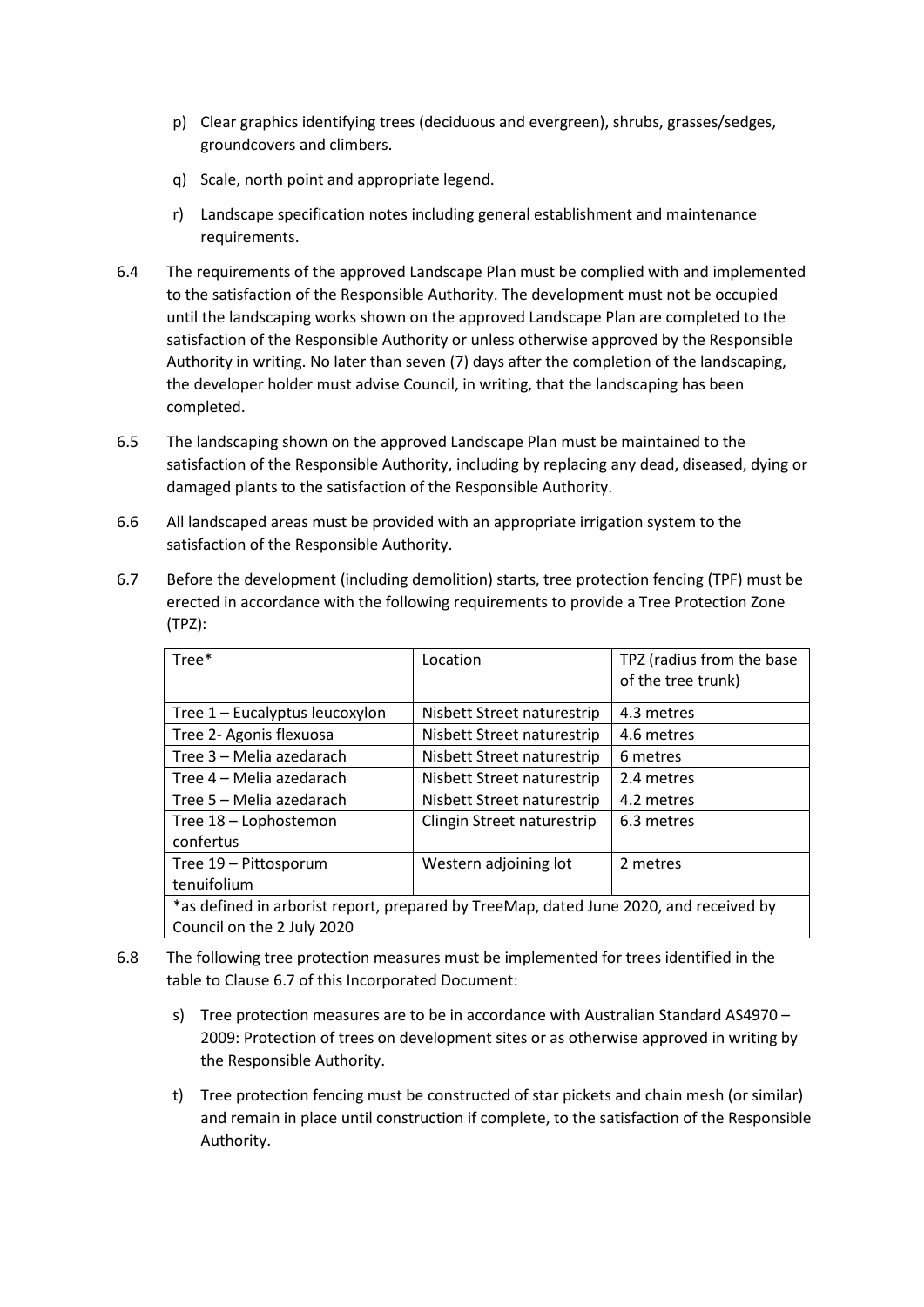- u) The tree protection fencing must be maintained at all times and may only be moved the minimum amount necessary for approved buildings and works to occur within a TPZ. The movement of the fencing to allow such buildings and works shall only occur for the period that such buildings and works are undertaken, after which time the full extent of the fencing must be reinstated.
- v) Except with the written consent of the Responsible Authority:
	- i. The area within the TPZ and Tree Protection Fencing (TPF) must be irrigated during the summer months with 1 litre of clean water for every 1cm of trunk girth measured at the soil/trunk interface on a weekly basis.
	- ii. The area within the TPZ of Trees  $1 5$  and 18 must be provided with 100 mm layer of coarse mulch.
	- iii. No vehicular or pedestrian access, trenching or soil excavation is to occur within a TPZ, save for that allowed to complete the approved development.
	- iv. No storage or dumping of tools, equipment or waste is to occur within a TPZ.
- w) Any pruning works must be carried out in accordance with the Australian Standard AS4373 – 2007: Pruning of Amenity Trees and undertaken by a suitably qualified arborist to the satisfaction of the Responsible Authority.
- x) There must be no landscape plantings within the Structural Root Zones (SRZ).
- y) The construction of the crossover (and any other buildings and works within a TPZ) must be undertaken under the supervision and direction of a qualified arborist.
- z) The crossover (including splay) must be a minimum of 2.5 metres from Tree 1.
- aa) Open space areas within the TPZ of Tree 1, 2, 3, 5 and 18 must remain at or above existing grade and remain permeable.
- bb) Where applicable to a nature strip tree, a TPZ is confined to the width of the nature strip. Any service installation within the above TPZ's must be bored to a minimum depth of 0.6 metres below existing grade. There must strictly be no, 'open trench' excavation with the TPZ.
- cc) Before any development (including demolition) starts, all existing vegetation shown on the approved plan(s) to be retained must be marked and that vegetation must not be removed, destroyed or lopped without the written consent of the Responsible Authority.
- 6.9 Before plans are approved under Clause 6.1 of this Incorporated Document, an amended Sustainability Management Plan (SMP) to the satisfaction of the Responsible Authority must be submitted to an approved by the Responsible Authority. When approved, the amended SMP will be endorsed and will then form part of this Incorporated Document. The amended SMP must be generally in accordance with the document identified as Sustainability Management Plan, dated 13 June 2020, prepared by Frater Consulting and received by Council on the 2 July 2020 but modified to show:
	- a) Any modifications as detailed under Clause 6.1 of this Incorporated Document.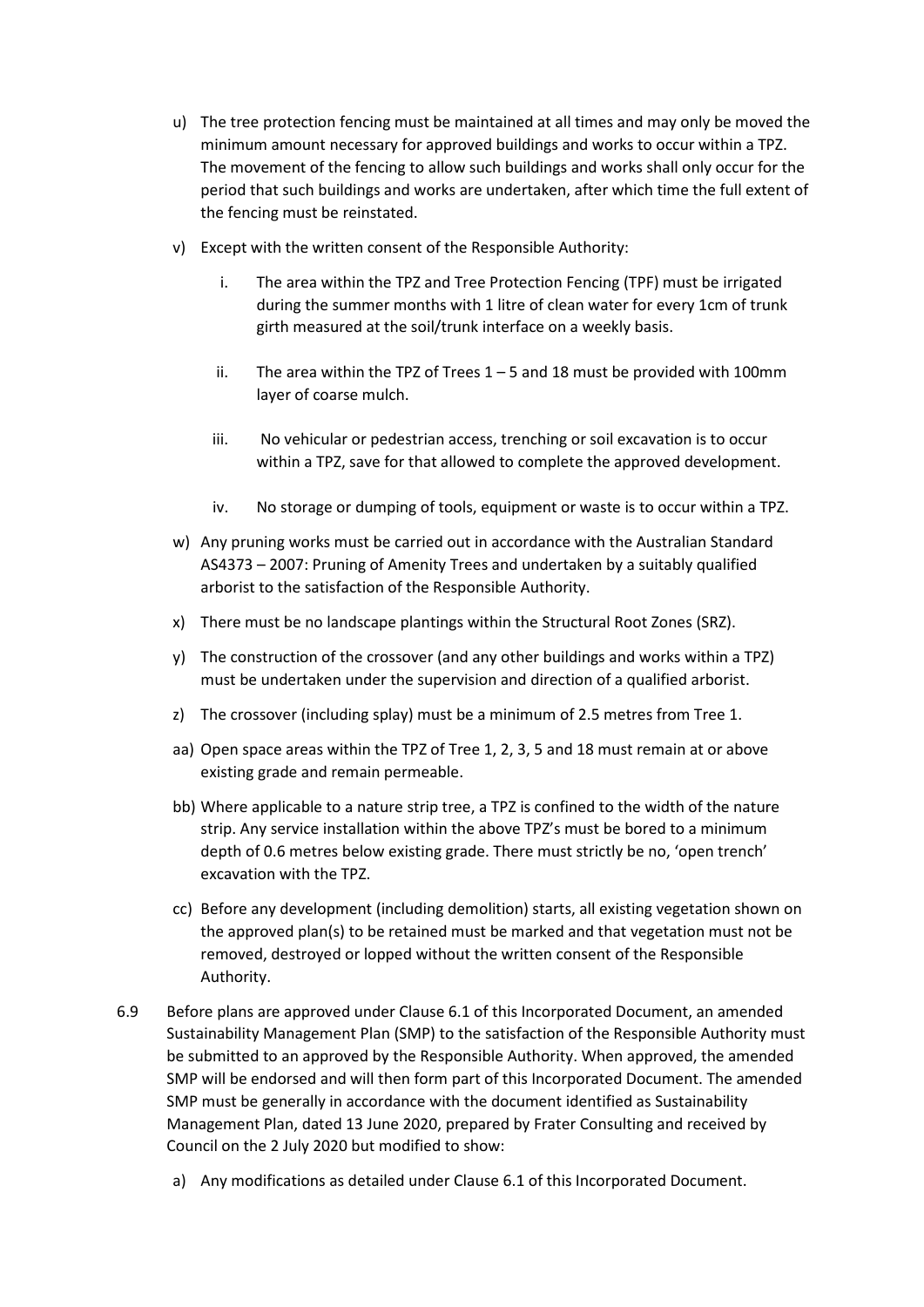- b) A full IEQ assessment for the living room of dwellings G02 and 102 in the Clingin Street building.
- c) Removal of the clothes drying facility from the energy profile of BESS.
- d) Cooling loads to dwellings 201, 102 in the Nisbett Street building and dwelling 402 in the Clingin Street building reduced to under 30MJ.
- e) Improve the floor insulation and glazing to reduce cooling loads to dwellings where applicable.

The requirements of the endorsed SMP must be implemented to the satisfaction of the Responsible Authority.

- 6.10 The development must not be occupied until a report to the satisfaction of the Responsible Authority prepared by the author of the Sustainability Management Plan (SMP) approved under Clause 6.9 of this Incorporated Document, or similarly qualified person, is submitted to the Responsible Authority confirming that all measures specified in the SMP have been implemented in accordance with the endorsed SMP.
- 6.11 Before plans are approved under Clause 6.1 of this Incorporated Document, a detailed Stormwater Management System Report to the satisfaction of the Responsible Authority must be submitted to and approved by the Responsible Authority. When approved, the Stormwater Management System Report will be endorsed and will then form part of this Incorporated Document. The report must include:
	- a) Details of how the stormwater management system is designed to meet the current best practice performance objectives for stormwater quality contained in the Urban Stormwater - Best Practice Environmental Management Guidelines (Victorian Stormwater Committee, 1999), including;
		- i. An assessment using an industry recognised stormwater tool;
		- ii. The type of water sensitive urban design (WSUD) stormwater treatment measures to be used and details of these treatment measures including cross sections, materials, plants and drainage directions;
		- iii. The location of stormwater treatment measures in relation to buildings, sealed surfaces, neighbouring properties and landscaped areas;
		- iv. A plan illustrating where all impervious surfaces will be treated and drained;
		- v. A construction and maintenance schedule;
	- b) Details of how the stormwater management system contributes to cooling, improving local habitat and providing attractive and enjoyable spaces;
	- c) Consideration of how the WSUD stormwater treatment measures will integrate with on-site detention requirements;

The requirements of the endorsed Stormwater Management System Report must be implemented and complied with to the satisfaction of the Responsible Authority.

6.12 Before plans are approved under clause of this Incorporated Document, a Site Management Plan to the satisfaction of the Responsible Authority must be submitted to and approved by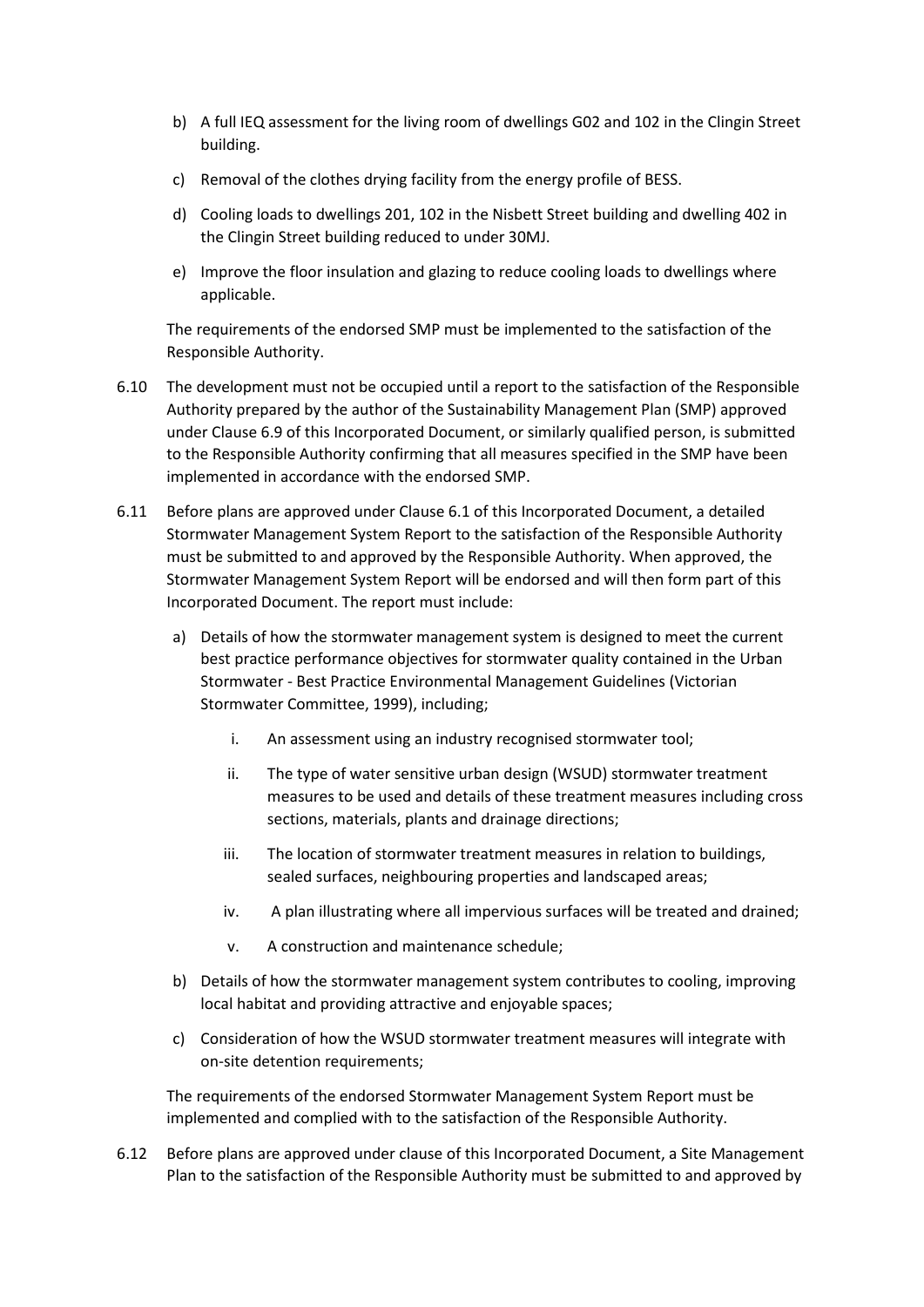the Responsible Authority. When approved, the Site Management Plan will be endorsed and will then form part of this Incorporated Document. The Site Management Plan must be generally in accordance with Melbourne Water's Keeping Our Stormwater Clean – A Builder's Guide (2002) and must describe how the site will be managed prior to and during the construction period, including requirements for:

- a) Erosion and sediment.
- b) Stormwater.
- c) Litter, concrete and other construction wastes.
- d) Chemical contamination.

The requirements of the endorsed Site Management Plan must be implemented and complied with to the satisfaction of the Responsible Authority.

- 6.13 Before plans are approved under Clause 6.1 of this Incorporated Document, a Waste Management Plan to the satisfaction of the Responsible Authority must be submitted to and approved by the Responsible Authority. When approved, the Waste Management Plan will be endorsed and will then form part of this Incorporated Document. The Waste Management Plan must:
	- a) Ensure all bin types, bin sizes, the size of the waste storage area/s and any other relevant detail/s specified in the Waste Management Plan are shown to scale on the endorsed plans.
	- b) Include measures to minimise waste material sent to landfill including details of how recycling of and treatment of organic/food waste will be maximised;
	- c) Confirm that educational material will be displayed in the waste bin storage area explaining what material can be recycled;
	- d) Include calculations showing the amount of general, recycle, organic waste (including food waste) expected to be generated;
	- e) Detail the size of bins, frequency of collection and hours of collection;
	- f) Include a dimensioned plan showing:
		- i. the location of the bin storage area on the site;
		- ii. details of screening of the bin storage area from public view;
		- iii. suitably dimensioned bin storage area with convenient access.
		- iv. the storage area is capable of accommodating and allowing convenient access to the waste bins;
		- v. the location on the site where the bins will be placed for collection;
		- vi. where the waste trucks will stop to service the waste bins and whether No Parking restrictions will be required for the waste trucks to access that space.
	- g) Detail the ventilation to prevent garbage odours entering the car park and/or dwellings;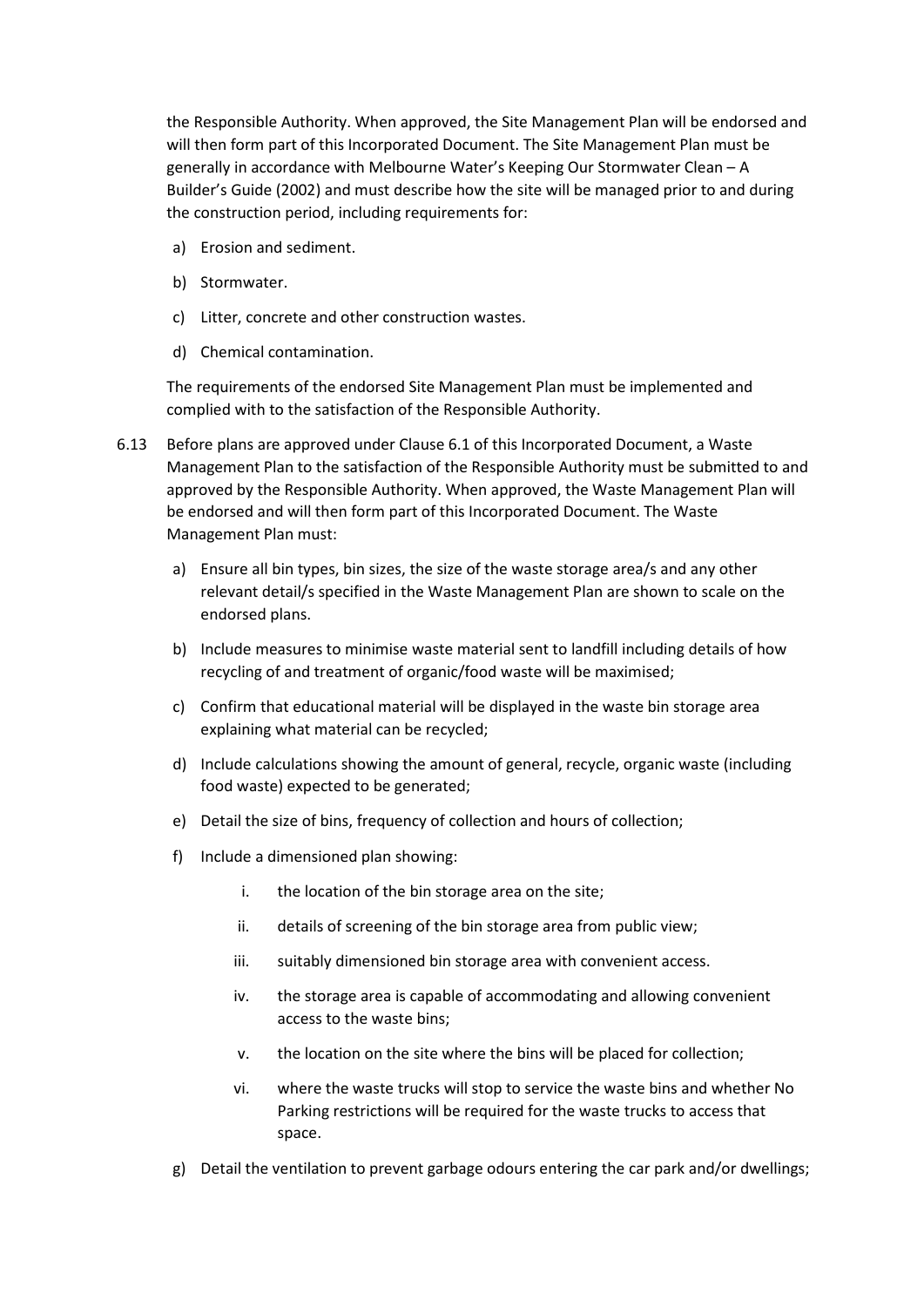- h) Show how waste bins will be taken to the point of waste collection;
- i) Confirm that the bins will be removed from the street promptly after collection;
- j) If the waste is to be collected from a Basement level, specify the size of the collection vehicle and demonstrate:
	- i. sufficient head-height clearance is available for access,
	- ii. through swept path diagrams that the specified vehicle can enter and exit the site conveniently in a forward direction.

The requirements of the approved Waste Management Plan must be implemented and complied with to the satisfaction of the Responsible Authority.

The collection of waste from the site must be by private collections, unless with the prior written consent of the Responsible Authority.

Waste storage and collection must not affect the amenity of the surrounding area.

Waste storage and collection must not cause any interference with the circulation and parking of vehicles on abutting streets.

- 6.14 The development must not be occupied until the fencing along the eastern boundary of 37 Nisbett and 48 Clingin Street, the western boundary of 50 Clingin and 45 Nisbett Street and the southern boundary of 41, 43 and 45 Nisbett Street, is a minimum height of at least 1.8 metres above natural ground level. The fence must be constructed to the satisfaction of the Responsible Authority.
- 6.15 Before the development is occupied, an automatic external lighting system capable of illuminating the entry to each apartment, access to the car parking areas and all pedestrian walkways must be provided on the land to the satisfaction of the Responsible Authority.

The external lighting must be designed, baffled and located to prevent any adverse effect on adjoining and nearby land to the satisfaction of the Responsible Authority.

- 6.16 No buildings or works are to be constructed over any easement or other restriction on the land or any sewers, drains, wires or cables under the control of a public authority or the Responsible Authority without the prior written consent of the Responsible Authority and/or any relevant authority with vested interest in the easement. The land must be drained to the satisfaction of the Responsible Authority.
- 6.17 All guttering, rainheads, pipes including downpipes, fixtures, fittings and vents servicing any building on the site including those associated with a balcony must be:
	- a) concealed in service ducts or otherwise hidden from view; or
	- b) located and designed to integrate with the development,

to the satisfaction of the Responsible Authority.

6.18 No plant, equipment, services or architectural features other than those shown on the Incorporated Plans are permitted above the roof level of the building/s without the prior written consent of the Responsible Authority.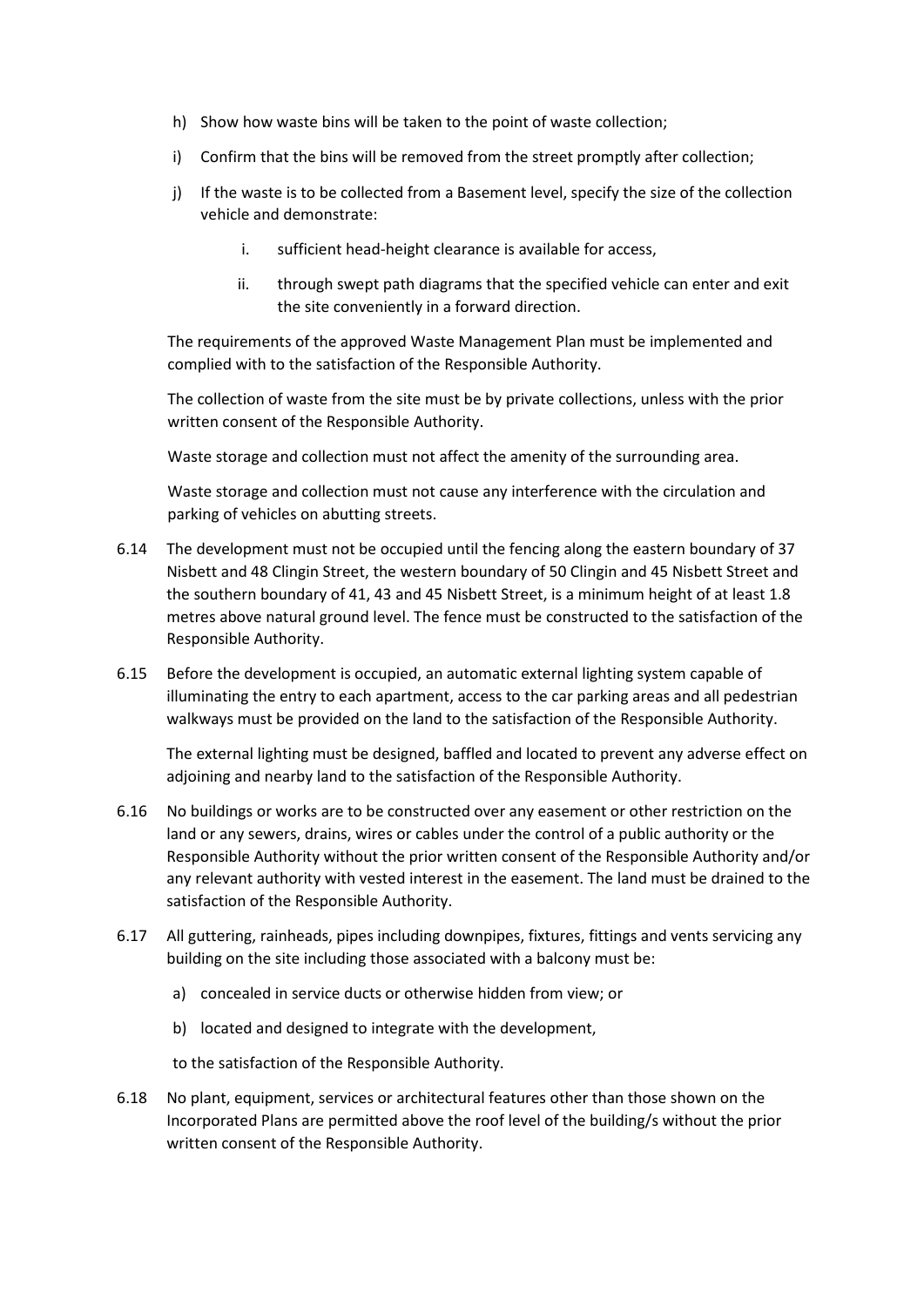- 6.19 The plant and equipment proposed on the roof of the building must be located to be minimally visible from the public realm or screened in a manner that integrates with the design of the development, to the satisfaction of the Responsible Authority.
- 6.20 Provision must be made on the land for letter boxes to the satisfaction of the Responsible Authority.
- 6.21 Before occupation of the development, areas set aside for the parking of vehicles and access lanes as shown on the Incorporated Plan(s) must be:
	- a) constructed;
	- b) properly formed to such levels that they can be used in accordance with the plans;
	- c) surfaced with an all-weather sealcoat;
	- d) drained;
	- e) line-marked to indicate each car space and all access lanes; and
	- f) clearly marked to show the direction of traffic along the access lanes and driveways,
	- to the satisfaction of the Responsible Authority.
- 6.22 Car spaces, access lanes and driveways shown on the endorsed plans must not be used for any other purpose.
- 6.23 Before the occupation of the development all vehicular crossing(s) must be constructed to align with approved driveways to the satisfaction of the Responsible Authority. All redundant crossing(s), crossing opening(s) or parts thereof must be removed and replaced with footpath, naturestrip and kerb and channel to the satisfaction of the Responsible Authority.
- 6.24 Only one (1) communal television antenna may be erected on the building. Individual antennae for individual dwellings/tenancies must not be erected.
- 6.25 Before the development starts, a Demolition and Construction Management Plan to the satisfaction of the Responsible Authority must be submitted to and approved by the Responsible Authority. When approved, the Demolition and Construction Management Plan will be endorsed and will then form part of this Incorporated Document. The Demolition and Construction Management Plan must address, without limitation, the following:
	- (a) Contact details for key construction site staff including after-hours contact numbers.
	- (b) Hours for the construction activity.
	- (c) Measures to control the escape of noise, dust, litter, water and sediment laden runoff from the site.
	- (d) Measures to control mud, crushed rock or other debris being carried onto public roads or footpaths from the site.
	- (e) The protection measures for site features to be retained (e.g. vegetation, retaining walls, buildings, other structures and pathways, etc).
	- (f) On site facilities for vehicle washing.
	- (g) Delivery and unloading points and expected frequency.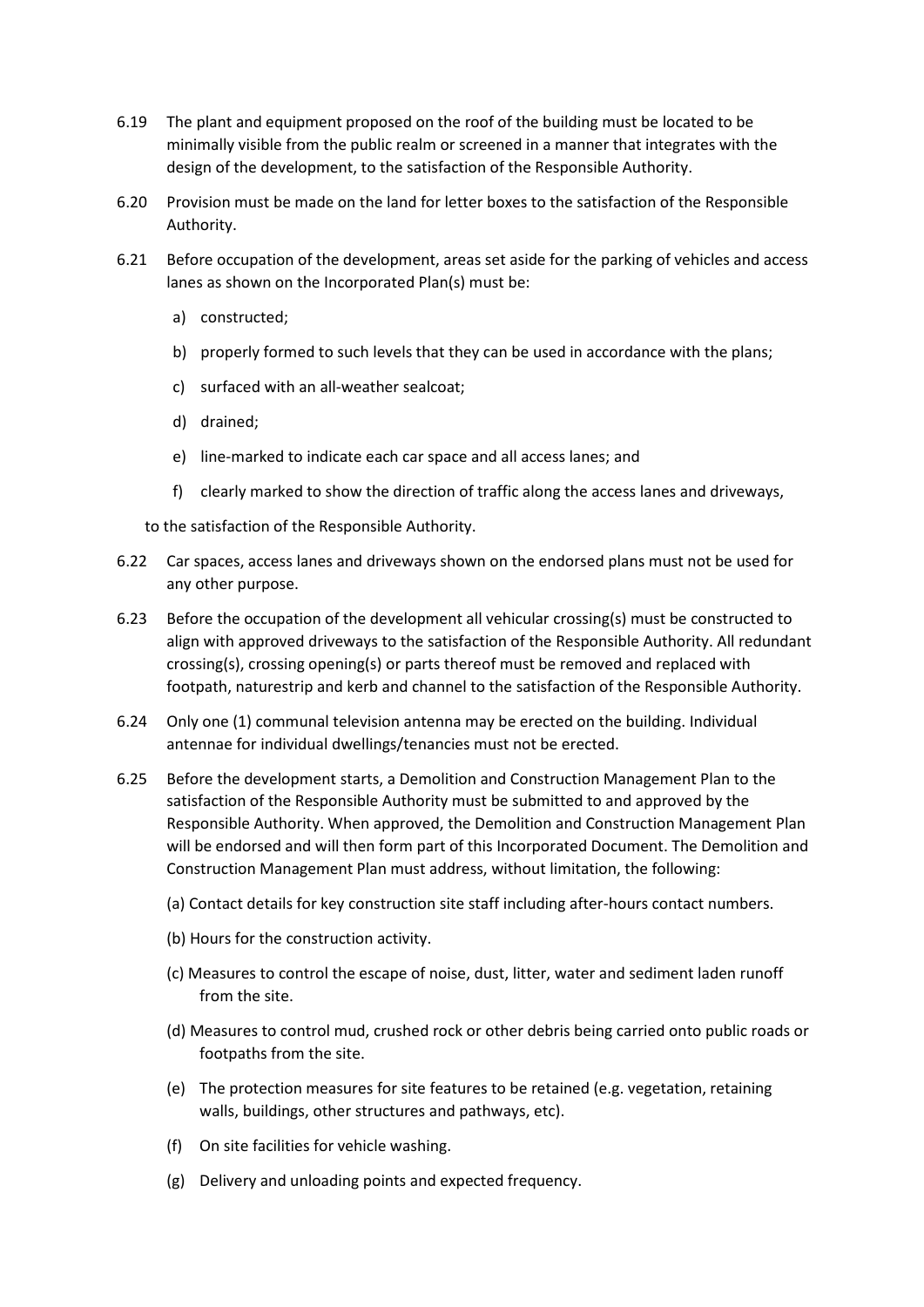- (h) The location of parking areas for construction vehicles and construction workers vehicles, to ensure that vehicles associated with demolition and/or construction activity cause minimal disruption to surrounding land uses and traffic flows.
- (i) Any traffic management plans and measures that will be required to allow vehicles to safely access the site and to safely undertake deliveries/works.
- (j) Management of laneway access during construction.
- (k) An outline of requests to occupy public footpaths, bicycle paths or roads, and anticipated disruptions to public transport services.
- (l) The processes to be adopted for the separation, re-use and recycling of demolition materials.
- (m) The measures for prevention of the unintended movement of building waste and hazardous materials and other pollutants on or off the site, whether by air, water or other means.
- (n) The measures to minimise the amount of waste construction materials; the provision for the recycling of demolition and waste materials; and the return of waste materials to the supplier (where the supplier has a program of reuse or recycling).
- (o) Any other relevant matters.

The requirements of the endorsed Demolition and Construction Management Plan must be implemented and complied with to the satisfaction of the Responsible Authority.

- 6.26 Before plans are approved under Clause 6.1 of this Incorporated Document, an Acoustic Report to the satisfaction of the Responsible Authority must be submitted and approved by the Responsible Authority. When approved, the Acoustic Report will be endorsed and will then form part of this Incorporated Document. The Acoustic Report must be prepared by a suitably qualified acoustic engineer and must include recommended acoustic attenuation measures and treatments to ensure that:
	- a) Dwellings are designed to achieve the following noise levels:
		- i. Not greater than 35dB(A) for bedrooms, assessed as an LAeq,8h from 10pm to 6am.
		- ii. Not greater than 40dB(A) for living areas, assessed LAeq,16h from 6am to 10pm.

Noise levels should be assessed in unfurnished rooms with a finished floor and the windows closed.

b) Noise levels within the development (including the operation of plant, mechanical car stackers, roller doors and the use of the car park) do not impact adversely on the amenity of dwellings within the development and neighbouring residential properties.

The requirements of the approved Acoustic Report must be implemented and complied with to the satisfaction of the Responsible Authority.

### **7.0 EXPIRY OF INCORPORATED DOCUMENT**